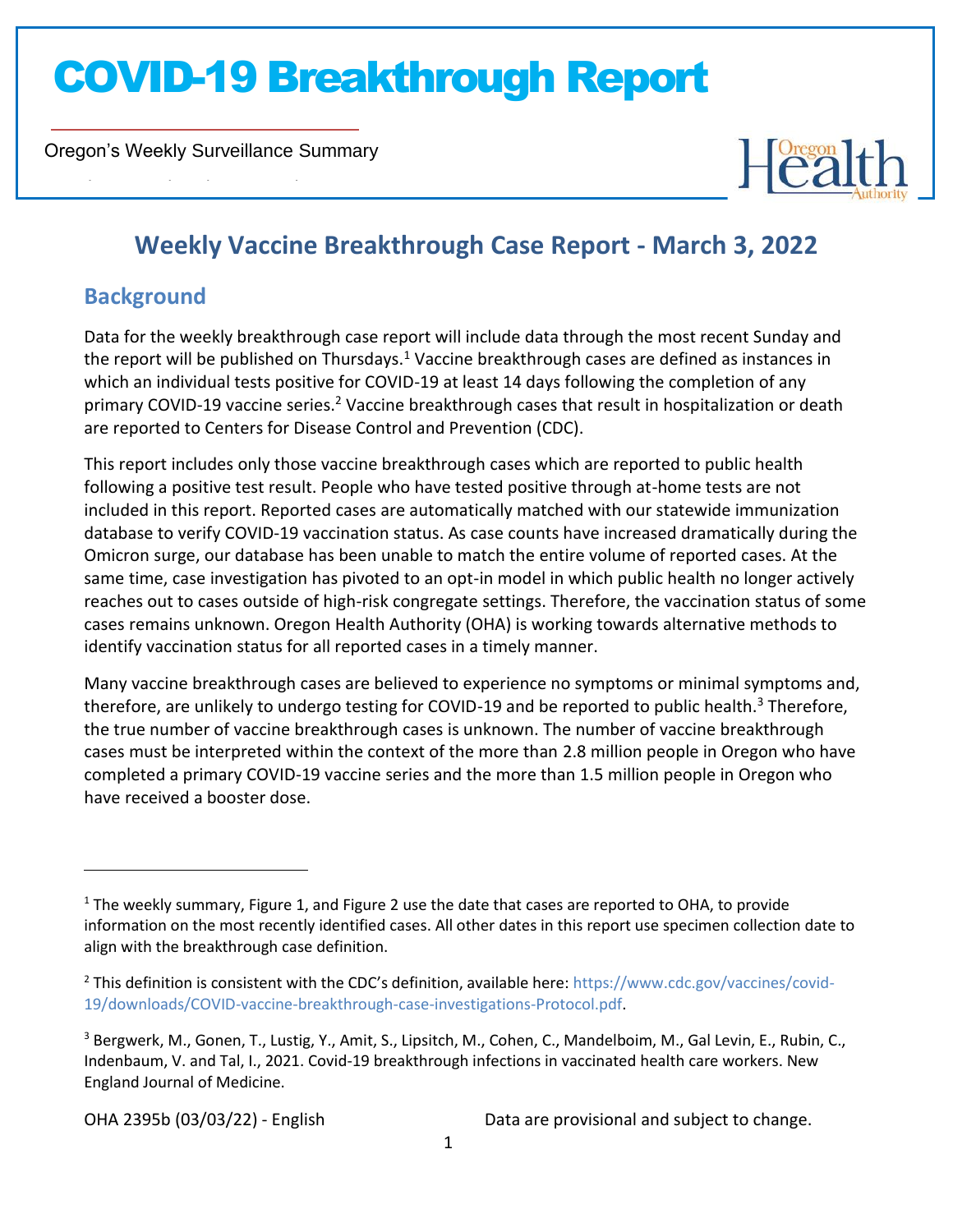Oregon's Weekly Surveillance Summary

# Heal

### **COVID-19 cases by vaccination status**

#### **Weekly summary**

Novel Coronavirus (COVID-19)

During the week of February 20–February 26, there were 5,589 cases of COVID-19 reported to public health. Of these, 2,950 (52.8%) were unvaccinated, 2,632 (47.1%) were vaccine breakthrough cases, and 7 (0.1%) had an unknown vaccination status. Of all vaccine breakthrough cases, 1,119 (42.5%) were fully vaccinated and boosted. The median age of all vaccine breakthrough cases was 54 years. There were 22 (0.8%) breakthrough cases among residents of care facilities, senior living communities or other congregate living settings. There were 651 (24.7%) cases in persons 65 or older. There were 110 (4.2%) cases aged 12-17.

OHA publishes the most up-to-date information about cases from the most recently completed MMWR week. However, not all information about a case's vaccination status may be available at the time of publication. Table 1 includes updated totals of COVID-19 cases by vaccine breakthrough status for the previous six weeks.

| <b>MMWR</b> week<br>ending | <b>Total cases</b> | <b>Cases with</b><br>known<br>vaccination<br>status | <b>Percent of</b><br>cases with<br>known<br>vaccination<br>status | <b>Breakthrough</b><br>cases | <b>Percent</b><br>breakthrough<br>cases |
|----------------------------|--------------------|-----------------------------------------------------|-------------------------------------------------------------------|------------------------------|-----------------------------------------|
| 2022-01-22                 | 56,965             | 56,945                                              | 100.0                                                             | 28,933                       | 50.8                                    |
| 2022-01-29                 | 44,394             | 44,359                                              | 99.9                                                              | 21,995                       | 49.6                                    |
| 2022-02-05                 | 29,405             | 29,311                                              | 99.7                                                              | 14,271                       | 48.7                                    |
| 2022-02-12                 | 18,068             | 18,028                                              | 99.8                                                              | 8,825                        | 49.0                                    |
| 2022-02-19                 | 9,876              | 9,861                                               | 99.8                                                              | 4,626                        | 46.9                                    |
| 2022-02-26                 | 5,589              | 5,582                                               | 99.9                                                              | 2,632                        | 47.2                                    |

#### **Table 1. COVID-19 cases by vaccine breakthrough status over the previous 6 weeks**

#### **Cumulative summary**

Overall, there have been 192,934 vaccine breakthrough cases identified in Oregon. Of all vaccine breakthrough cases, 44,109 (22.9%) were fully vaccinated and boosted at the time of infection. The median age of breakthrough cases is 41 years (range: 5-108). There were 2,597 (1.3%) breakthrough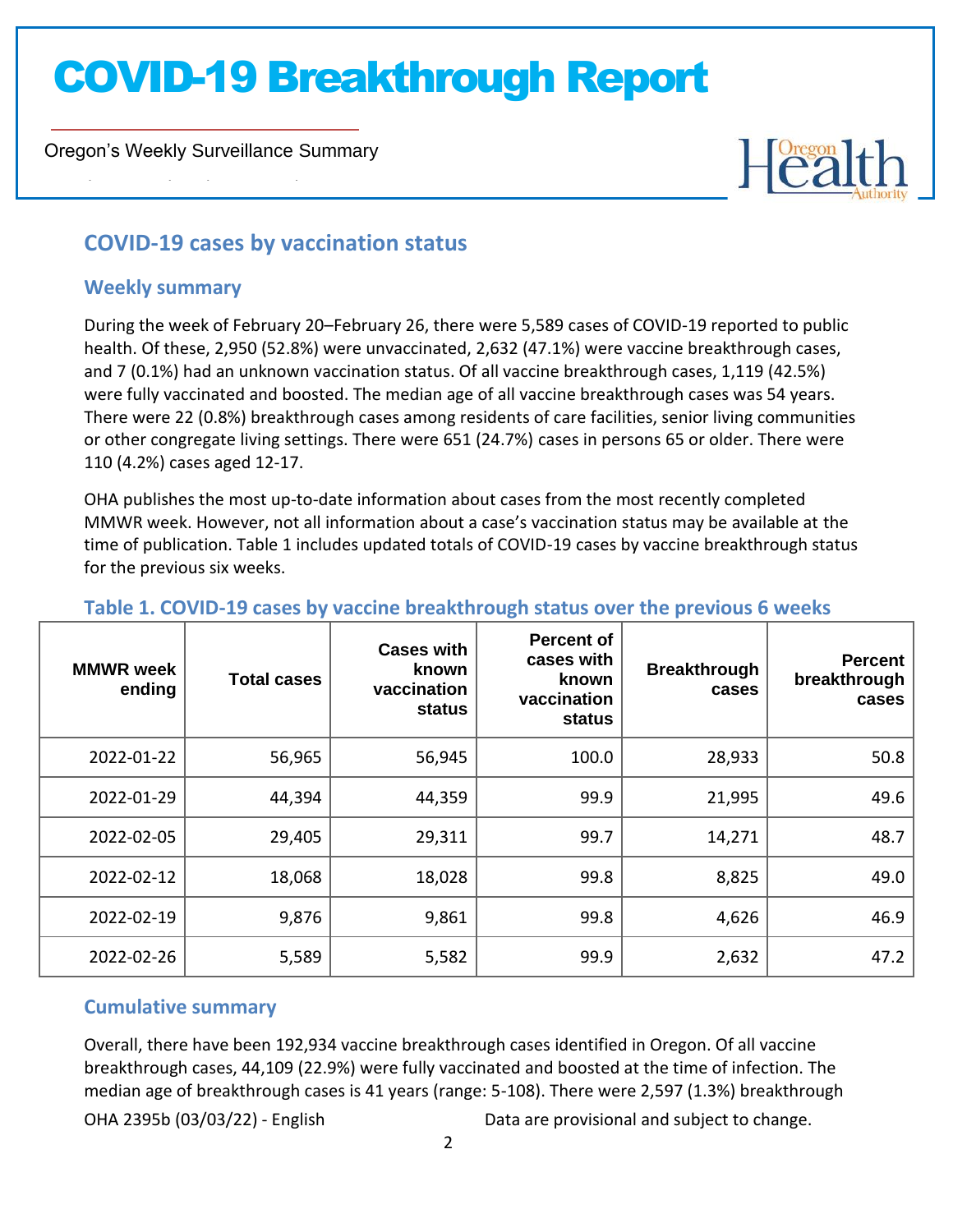Oregon's Weekly Surveillance Summary

Novel Coronavirus (COVID-19)



cases among residents of care facilities, senior living communities or other congregate living settings. 29,575 (15.3%) cases were 65 or older. There have been a total of 12,986 (6.7%) cases aged 12-17.

Cases of COVID-19 are much more common in unvaccinated<sup>4</sup> individuals than in vaccinated individuals (Figure 1). The rate of COVID-19 cases among unvaccinated individuals in the most recent week was approximately twice the rate of COVID-19 cases among those who are fully vaccinated and 3 times the rate of COVID-19 cases among those who are fully vaccinated and boosted. [Community Levels](https://www.cdc.gov/coronavirus/2019-ncov/science/community-levels.html) of [COVID-19](https://www.cdc.gov/coronavirus/2019-ncov/science/community-levels.html) remain high throughout much of the state. Vaccination, including boosting, remains the most effective tool to reduce the spread of COVID-19.

### $2000 1500 1000 500 0 -$ Feb-21 Mar-21 Apr-21 May-21 Jun-21 Jul-21 Aug-21 Sep-21 Oct-21 Nov-21 Dec-21 Jan-22 Feb-22 Mar-22 Fully vaccinated Fully vaccinated + boosted Unvaccinated

### **Figure 1. Incident COVID-19 cases per 100,000 per week in adults, by vaccination status<sup>5</sup>**

<sup>4</sup> Unvaccinated persons are defined as people who have not received an approved COVID-19 vaccine, or who have not completed a COVID-19 vaccine series.

<sup>&</sup>lt;sup>5</sup> Cases with unknown vaccination status were excluded from this figure.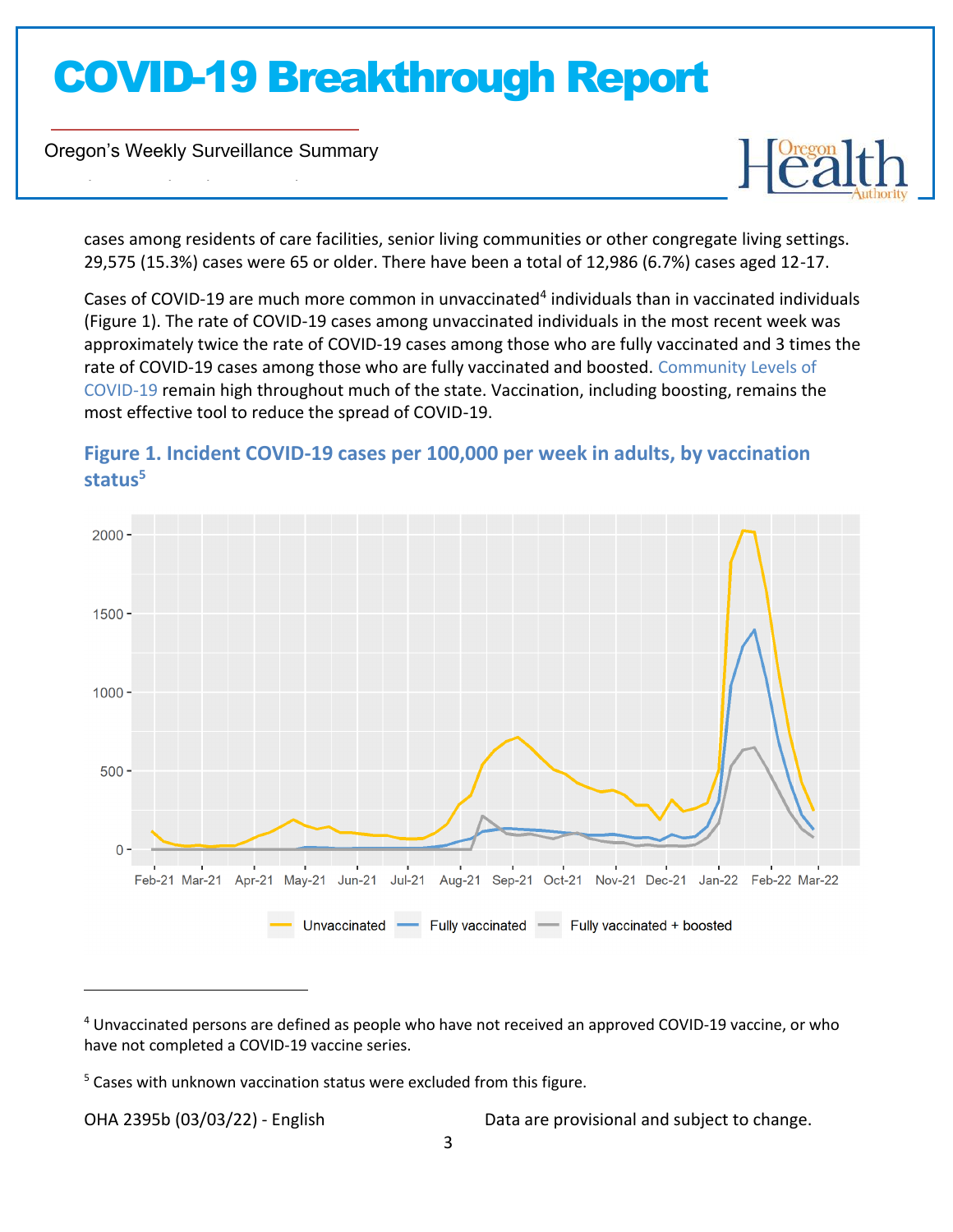Oregon's Weekly Surveillance Summary

Novel Coronavirus (COVID-19)



### **Vaccine breakthrough cases and severity**

The Pfizer, Moderna and Johnson & Johnson COVID-19 vaccines are all highly effective at preventing severe COVID-19 illness and death. Table 2 includes totals of breakthrough cases by vaccine manufacturer and severity. Relatively few breakthrough cases have been hospitalized, and even fewer have died (Figure 2).<sup>6</sup>

#### **Table 2. COVID-19 Breakthrough cases by vaccine manufacturer and severity<sup>7</sup>**

| <b>Primary series</b><br>vaccine<br>manufacturer | <b>Primary series</b><br>completed | <b>Cases</b> | <b>Hospitalizations</b> | <b>Deaths</b> | <b>Cases per</b><br>100,000<br>vaccinated |
|--------------------------------------------------|------------------------------------|--------------|-------------------------|---------------|-------------------------------------------|
| Pfizer                                           | 1,652,655                          | 114,302      | 2,380                   | 531           | 6,916.3                                   |
| Moderna                                          | 968,579                            | 59,709       | 1,599                   | 316           | 6,164.6                                   |
| Johnson &<br>Johnson/Janssen                     | 243,916                            | 18,887       | 708                     | 134           | 7,743.2                                   |

<sup>&</sup>lt;sup>6</sup> A death is considered to be related to COVID-19 in any of the following circumstances: a) death of a confirmed or probable COVID-19 case within 60 days of the earliest available date among exposure to a confirmed case, onset of symptoms, or date of specimen collection for the first positive test; b) death from any cause in a hospitalized person during admission or in the 60 days following discharge AND a COVID-19-positive laboratory diagnostic test at any time since 14 days prior to hospitalization; or c) death of someone with a COVID-19 specific ICD-10 code listed as a primary or contributing cause of death on a death certificate, regardless of the dates of diagnosis or death.

 $7$  Table 2 provides the number of cases per 100,000 vaccinated individuals by primary series vaccine manufacturer. Because this figure does not account for the time that each person has been fully vaccinated, it is not a true rate and should not be interpreted as such.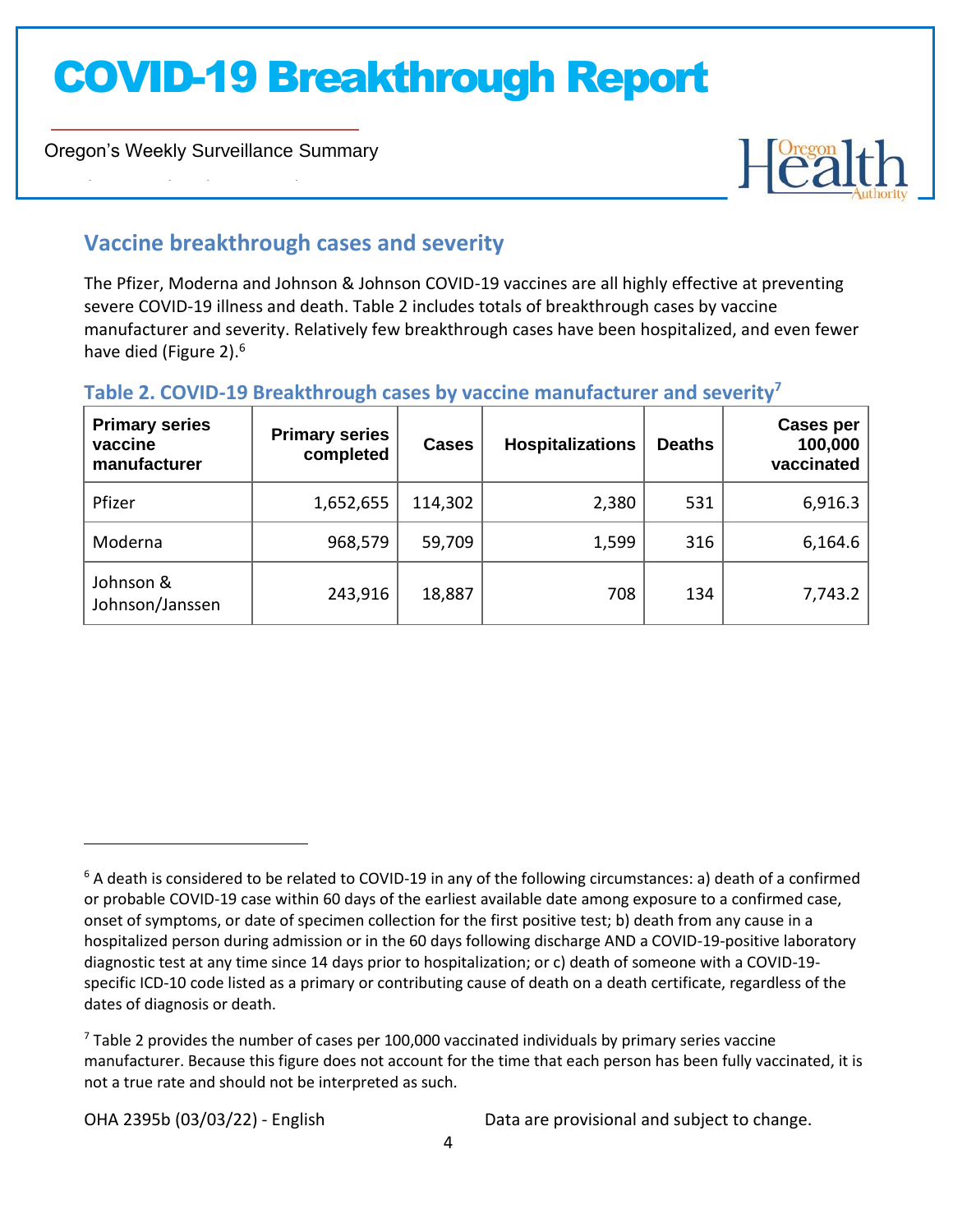Oregon's Weekly Surveillance Summary

Novel Coronavirus (COVID-19)



#### **Figure 2. COVID-19 breakthrough cases, hospitalizations and deaths, by week**

Individuals who are fully vaccinated and boosted have an even lower risk of severe illness and death.<sup>8</sup> Table 3 shows the total number of cases, hospitalizations, and deaths by vaccination status. An individual is considered fully vaccinated and boosted if they received an additional dose of any COVID-19 vaccine at least 5 months after completing a Pfizer or Moderna primary series or at least 2 months after completing a Johnson & Johnson initial dose. If a person has completed a primary series but has not received a valid booster at the time of infection, the individual is categorized as fully vaccinated.

<sup>8</sup> [https://covid.cdc.gov/covid-data-tracker/#covidnet-hospitalizations-vaccination.](https://covid.cdc.gov/covid-data-tracker/#covidnet-hospitalizations-vaccination)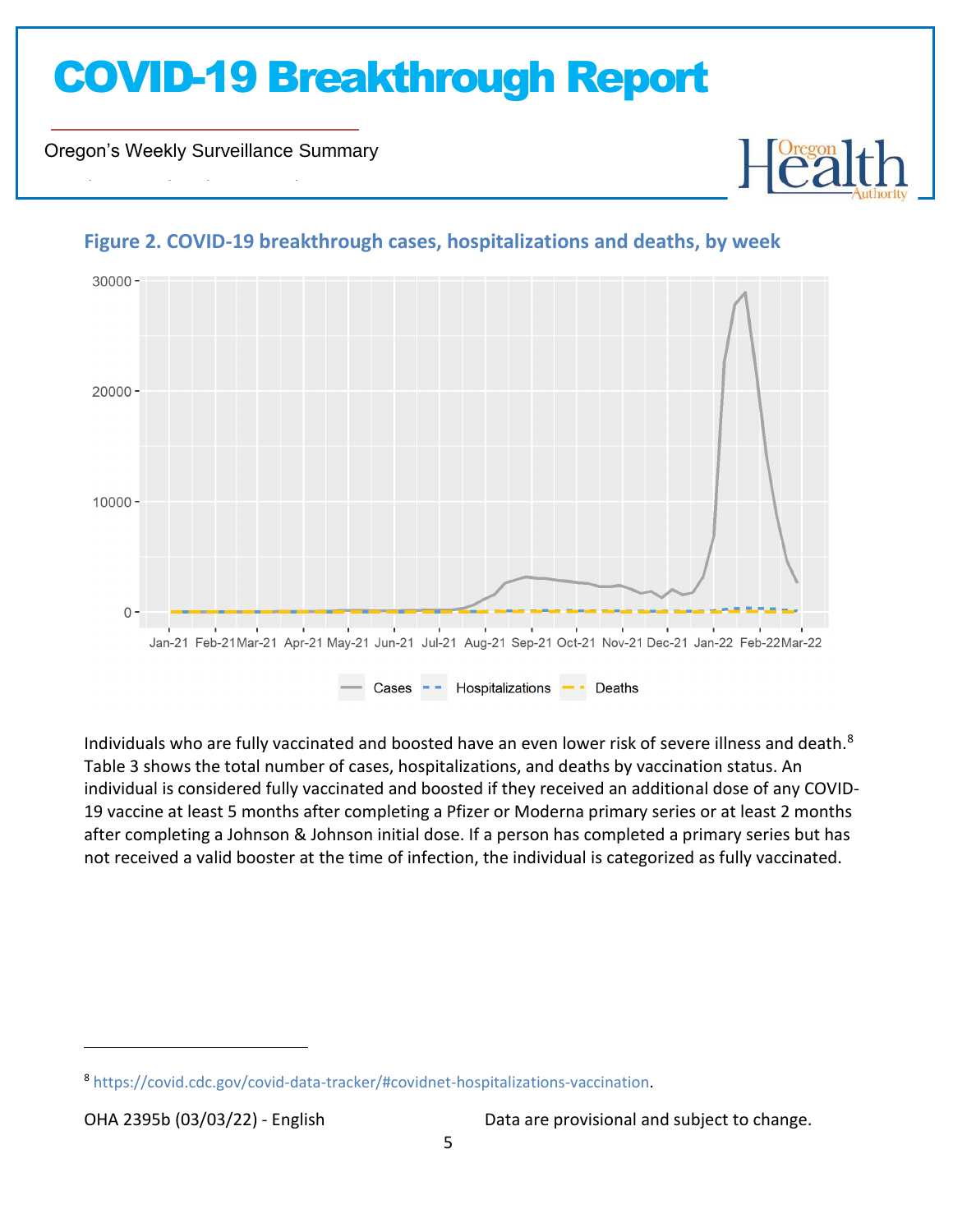Oregon's Weekly Surveillance Summary

Novel Coronavirus (COVID-19)



### **Table 3. COVID-19 breakthrough cases in adults, by vaccination status and severity since January 2021<sup>9</sup>**

| Case type                  | <b>Cases</b> | <b>Hospitalizations</b> | <b>Deaths</b> |
|----------------------------|--------------|-------------------------|---------------|
| Fully vaccinated + boosted | 43,244       | 717                     | 83            |
| Fully vaccinated           | 136,451      | 3,936                   | 898           |
| Unvaccinated               | 255,624      | 14,225                  | 3,450         |

To date, 2.4% of all known breakthrough cases have been hospitalized (n=4,692), and only 0.5% have died (n=981).<sup>10</sup> The median age of the people who have died is 80 (range: 23-104). It is important to note that not all vaccine breakthrough cases are reported to public health, which may cause the proportions in the following section to appear higher than in reality. These figures are not vaccine breakthrough hospitalization or death rates and should not be interpreted as such.

Tables 4, 5 and 6 provide detailed vaccine breakthrough severity data by age, race and ethnicity. Both the risk of hospitalization and death increase with age.

<sup>&</sup>lt;sup>9</sup> Cases with unknown vaccination status are excluded from this table. This table also excludes unvaccinated cases prior to January 1, 2021. Based on vaccine rollout in Oregon, this approximates the first date that a breakthrough case could have occurred.

<sup>&</sup>lt;sup>10</sup> Cumulative deaths reported here reflect all breakthrough cases known to have died since January 1, 2021. There may be a lag of several weeks between when an individual dies and when their death appears in this report. Increases in cumulative deaths between this and subsequent reports should not be interpreted as individuals who have died within the past week.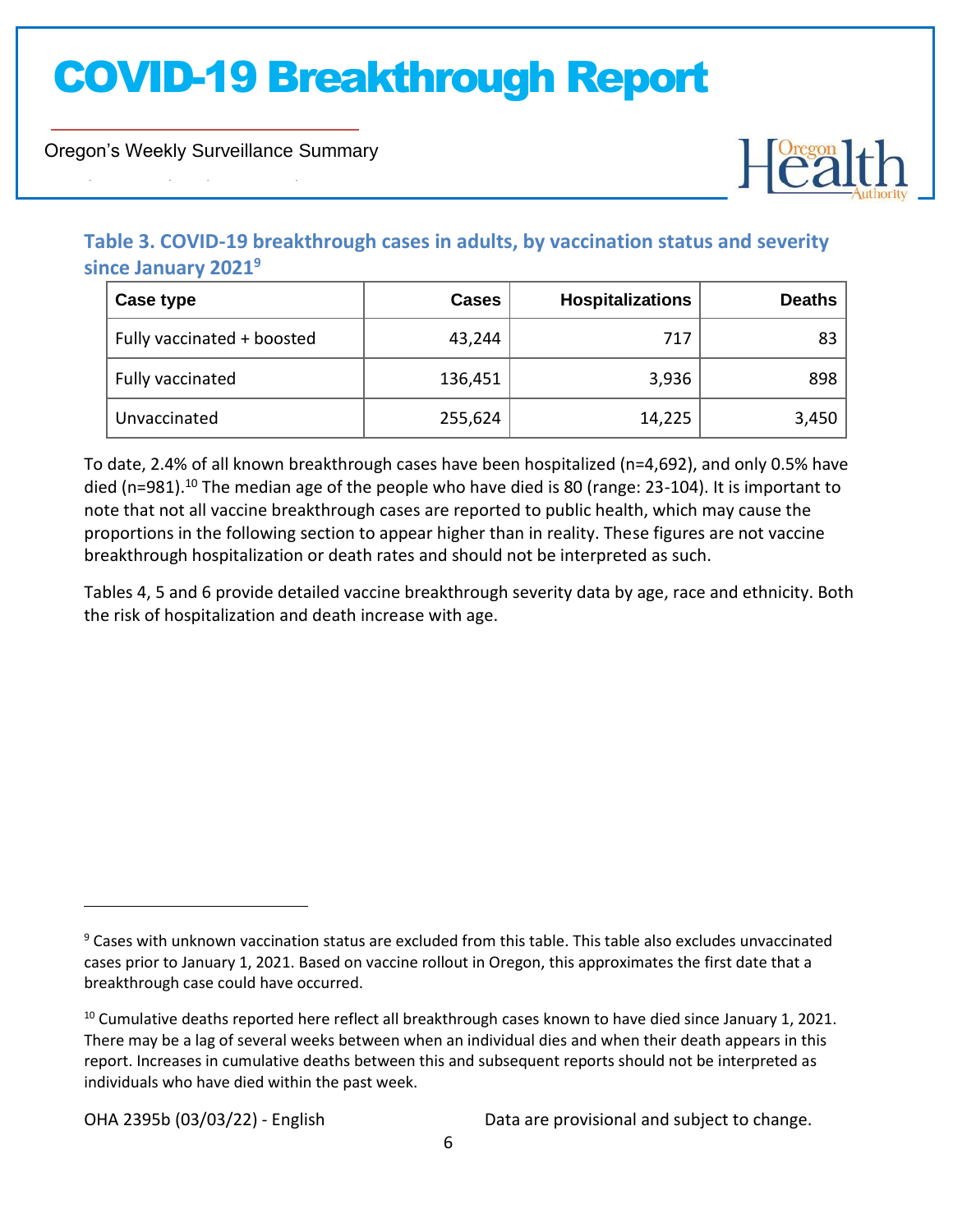Oregon's Weekly Surveillance Summary

Novel Coronavirus (COVID-19)



#### **Table 4. COVID-19 breakthrough cases by age group and severity**

| Age group | <b>Breakthrough</b><br>cases | <b>Breakthrough</b><br>hospitalizations | <b>Breakthrough</b><br>deaths |
|-----------|------------------------------|-----------------------------------------|-------------------------------|
| $0 - 9$   | 151                          | 1                                       | 0                             |
| $10 - 19$ | 19,020                       | 43                                      | $\pmb{0}$                     |
| $20 - 29$ | 35,751                       | 185                                     | $\overline{2}$                |
| 30-39     | 37,281                       | 258                                     | 5                             |
| 40-49     | 33,175                       | 270                                     | 13                            |
| 50-59     | 26,882                       | 500                                     | 41                            |
| 60-69     | 20,407                       | 986                                     | 147                           |
| 70-79     | 12,705                       | 1,185                                   | 265                           |
| $80+$     | 7,562                        | 1,264                                   | 508                           |
| Total     | 192,934                      | 4,692                                   | 981                           |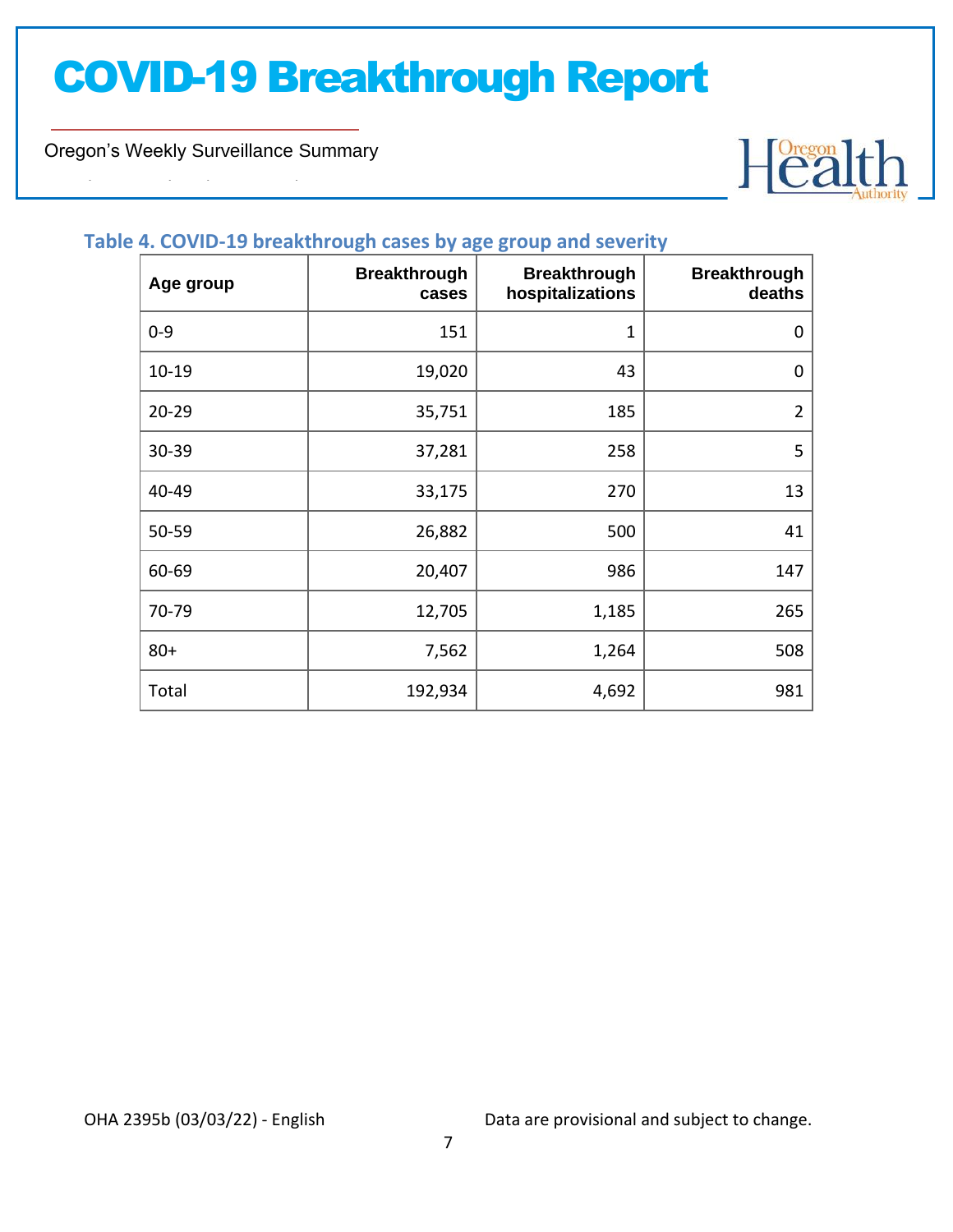Oregon's Weekly Surveillance Summary

Novel Coronavirus (COVID-19)



### **Table 5. COVID-19 breakthrough case severity by race<sup>11</sup>**

| Race                                       | <b>Breakthrough</b><br>cases | <b>Breakthrough</b><br>hospitalizations | <b>Breakthrough</b><br>deaths |
|--------------------------------------------|------------------------------|-----------------------------------------|-------------------------------|
| $> 1$ race                                 | 1,330                        | 32                                      | $\overline{2}$                |
| American<br>Indian/Alaska<br><b>Native</b> | 2,467                        | 66                                      | 8                             |
| Asian                                      | 6,547                        | 113                                     | 19                            |
| <b>Black</b>                               | 3,935                        | 122                                     | 21                            |
| Not Available                              | 56,379                       | 610                                     | 203                           |
| Other                                      | 18,366                       | 323                                     | 80                            |
| Pacific Islander                           | 245                          | 6                                       | $\mathbf{1}$                  |
| White                                      | 103,665                      | 3,420                                   | 647                           |
| Total                                      | 192,934                      | 4,692                                   | 981                           |

#### **Table 6. COVID-19 breakthrough case severity by ethnicity**

| <b>Ethnicity</b> | <b>Breakthrough</b><br>cases | <b>Breakthrough</b><br>hospitalizations | <b>Breakthrough</b><br>deaths |
|------------------|------------------------------|-----------------------------------------|-------------------------------|
| Hispanic         | 19,067                       | 278                                     | 25                            |
| Not Hispanic     | 99,525                       | 3,115                                   | 558                           |
| Unknown          | 74,342                       | 1,299                                   | 398                           |
| Total            | 192,934                      | 4,692                                   | 981                           |

 $11$  During the case investigation, people are asked to self-report their race, ethnicity, tribal affiliation, country of origin, or ancestry. As of October 2021, 42,423 (80.8%) of the 52,483 persons who identify as "Other" race also self-identify as Hispanic or Latino.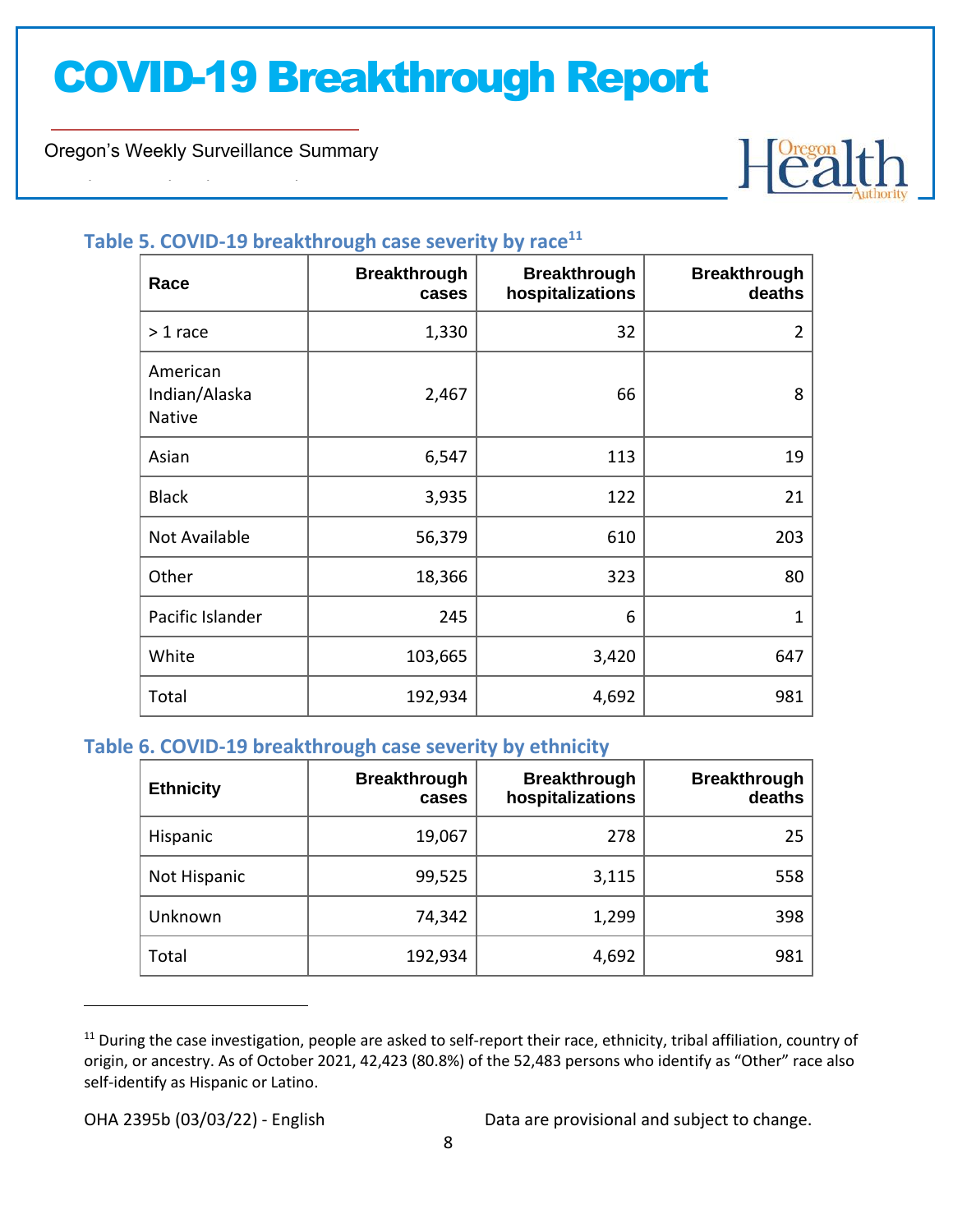Oregon's Weekly Surveillance Summary

Novel Coronavirus (COVID-19)



Table 7 provides the proportion of vaccine breakthrough cases who have died with COVID-19. Approximately 80% of vaccine breakthrough deaths have occurred in patients 70 years and older. The proportion of vaccine breakthrough cases who have died with COVID-19 has increased over time. This trend is expected as the proportion of the population which is fully vaccinated increases and may also be associated with waning immunity and the proportion of the population which has received a booster dose.

| <b>Month</b>      | <b>Total COVID-19</b><br>deaths | <b>Breakthrough</b><br>deaths | <b>Percent</b><br>breakthrough<br>deaths |
|-------------------|---------------------------------|-------------------------------|------------------------------------------|
| <b>March 2021</b> | 125                             | 4                             | 3.2                                      |
| April 2021        | 121                             | 6                             | 5.0                                      |
| May 2021          | 222                             | 19                            | 8.6                                      |
| <b>June 2021</b>  | 116                             | 15                            | 12.9                                     |
| <b>July 2021</b>  | 95                              | 16                            | 16.8                                     |
| August 2021       | 599                             | 134                           | 22.4                                     |
| September 2021    | 918                             | 197                           | 21.5                                     |
| October 2021      | 645                             | 175                           | 27.1                                     |
| November 2021     | 398                             | 93                            | 23.4                                     |
| December 2021     | 333                             | 80                            | 24.0                                     |
| January 2022      | 412                             | 139                           | 33.7                                     |
| February 2022     | 263                             | 103                           | 39.2                                     |

#### **Table 7. COVID-19 deaths by month, by breakthrough case status<sup>12</sup>**

 $12$  Data in Table 7 will be updated monthly and will reflect cases from the previous month.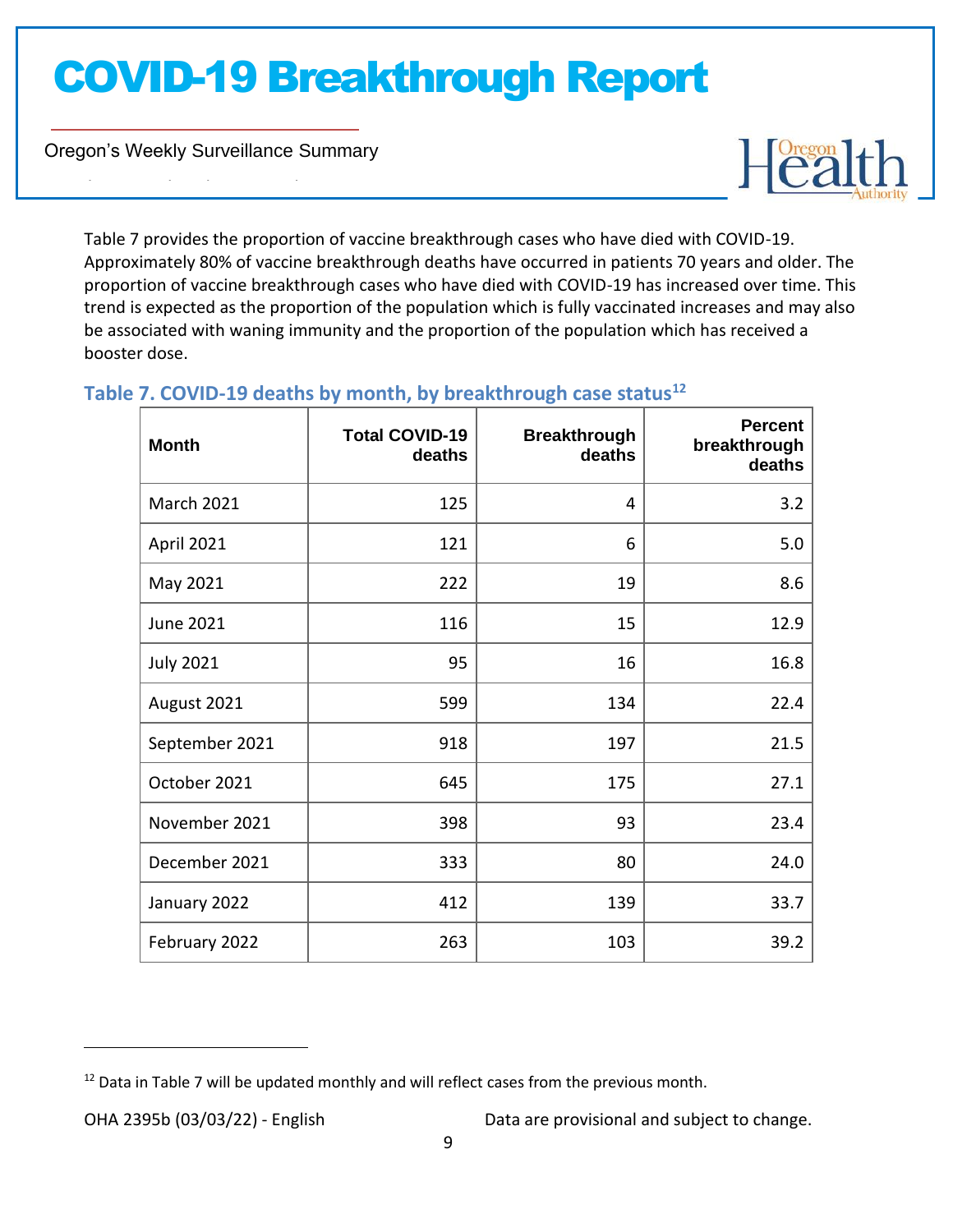Oregon's Weekly Surveillance Summary



### **COVID-19 variants**

Novel Coronavirus (COVID-19)

### **Table 8. COVID-19 breakthrough cases associated with variants of concern<sup>13</sup>**

Overall, approximately 6.2% of positive molecular specimens in Oregon have been sequenced. Omicron is currently the dominant variant circulating in Oregon. At this time, vaccine breakthrough cases appear to reflect the variants circulating in the community. Additional information on variants can be found here:

[https://public.tableau.com/app/profile/oregon.health.authority.covid.19/viz/GISAIDVariantDashboard](https://public.tableau.com/app/profile/oregon.health.authority.covid.19/viz/GISAIDVariantDashboardUpdated/OregonVariantDashboard) [Updated/OregonVariantDashboard.](https://public.tableau.com/app/profile/oregon.health.authority.covid.19/viz/GISAIDVariantDashboardUpdated/OregonVariantDashboard)

| <b>Subtype</b>      | <b>Breakthrough Cases</b> |
|---------------------|---------------------------|
| Omicron (B.1.1.529) | 1,454                     |
| Delta (B.1.617.2)   | 2,360                     |

#### **Table 9. COVID-19 breakthrough cases associated with variants being monitored**

| <b>Subtype</b>            | <b>Breakthrough Cases</b> |
|---------------------------|---------------------------|
| Alpha (B.1.1.7)           | 153                       |
| Beta (B.1.351)            |                           |
| Gamma (P.1)               | 63                        |
| Epsilon (B.1.427/B.1.429) |                           |
| lota (B.1.526)            |                           |

<sup>&</sup>lt;sup>13</sup> As of September 29, 2021, OHA will align with CDC's classification of SARS-CoV-2 variants. Variant classification scheme defines four classes of SARS-CoV-2 variants: variants of concern, variants of interest, variants being monitored, and variants of high consequence.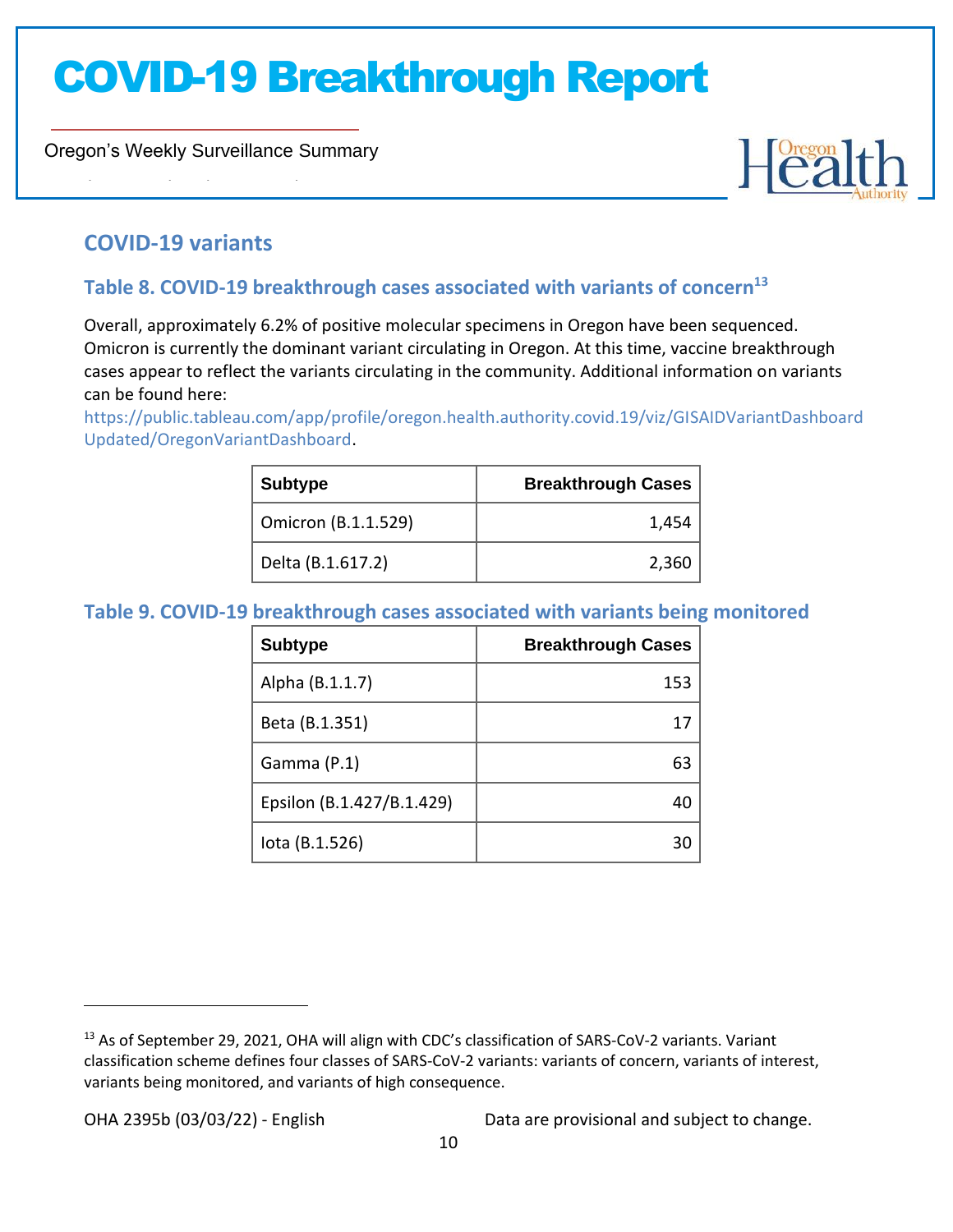Oregon's Weekly Surveillance Summary

Novel Coronavirus (COVID-19)



### **Breakthrough cases by county**

Figure 3 and Table 10 show breakthrough cases by county. In general, cumulative breakthrough case counts correspond with the population size of each county. Additional information on cumulative cases can be found here:

[https://public.tableau.com/app/profile/oregon.health.authority.covid.19/viz/OregonCOVID-](https://public.tableau.com/app/profile/oregon.health.authority.covid.19/viz/OregonCOVID-19TestingandOutcomesbyCounty/OregonsCOVID-19TestingandOutcomesbyCounty)[19TestingandOutcomesbyCounty/OregonsCOVID-19TestingandOutcomesbyCounty.](https://public.tableau.com/app/profile/oregon.health.authority.covid.19/viz/OregonCOVID-19TestingandOutcomesbyCounty/OregonsCOVID-19TestingandOutcomesbyCounty)

Table 10 provides both cumulative and weekly data. The "Cases in previous week" column references the number of vaccine breakthrough cases newly reported between February 20 and February 26. This count may not reflect the full number of vaccine breakthrough cases that occurred during this time, as breakthrough case ascertainment can lag by several weeks.

**Figure 3. Map of COVID-19 breakthrough case cumulative counts, by county of residence<sup>14</sup>**



<sup>&</sup>lt;sup>14</sup> Counties that have a total of fewer than 10 cases will appear grey without a data label.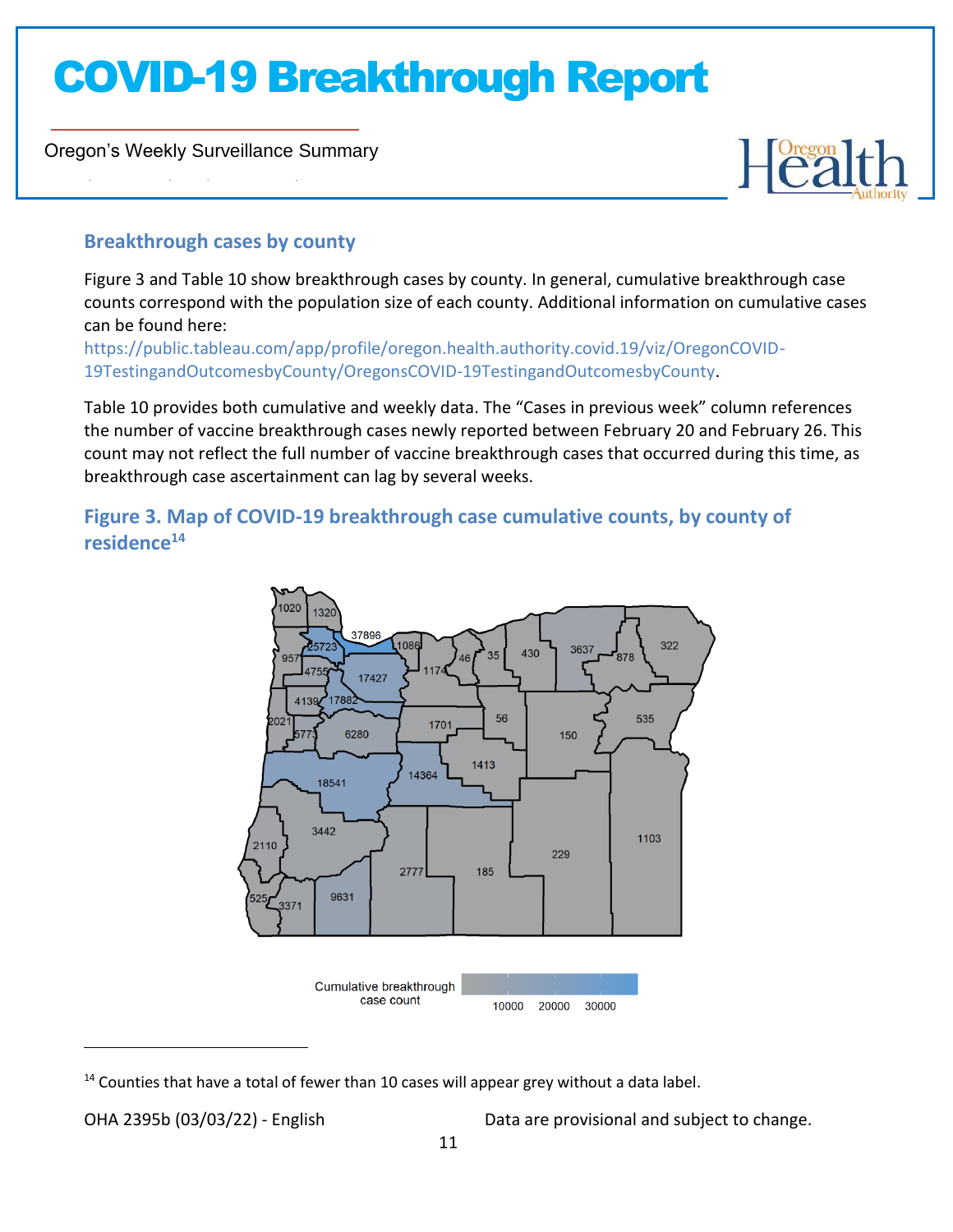Oregon's Weekly Surveillance Summary

Novel Coronavirus (COVID-19)



#### **Table 10. COVID-19 breakthrough cases by county of residence<sup>15</sup>**

| <b>County</b>     | <b>Cumulative cases</b> | <b>Cases in previous week</b> |
|-------------------|-------------------------|-------------------------------|
| <b>Baker</b>      | 535                     | $1 - 9$                       |
| Benton            | 5773                    | 89                            |
| Clackamas         | 17427                   | 203                           |
| Clatsop           | 1020                    | 17                            |
| Columbia          | 1320                    | 19                            |
| Coos              | 2110                    | 38                            |
| Crook             | 1413                    | 19                            |
| Curry             | 525                     | 20                            |
| Deschutes         | 14364                   | 144                           |
| Douglas           | 3442                    | 61                            |
| Gilliam           | 35                      | $1 - 9$                       |
| Grant             | 150                     | $1 - 9$                       |
| Harney            | 229                     | $1 - 9$                       |
| <b>Hood River</b> | 1086                    | 15                            |
| Jackson           | 9631                    | 172                           |
| Jefferson         | 1701                    | 17                            |
| Josephine         | 3371                    | 63                            |
| Klamath           | 2777                    | 29                            |

<sup>&</sup>lt;sup>15</sup> Counties that have a total of fewer than 10 cases will be reported as 1-9 cases.